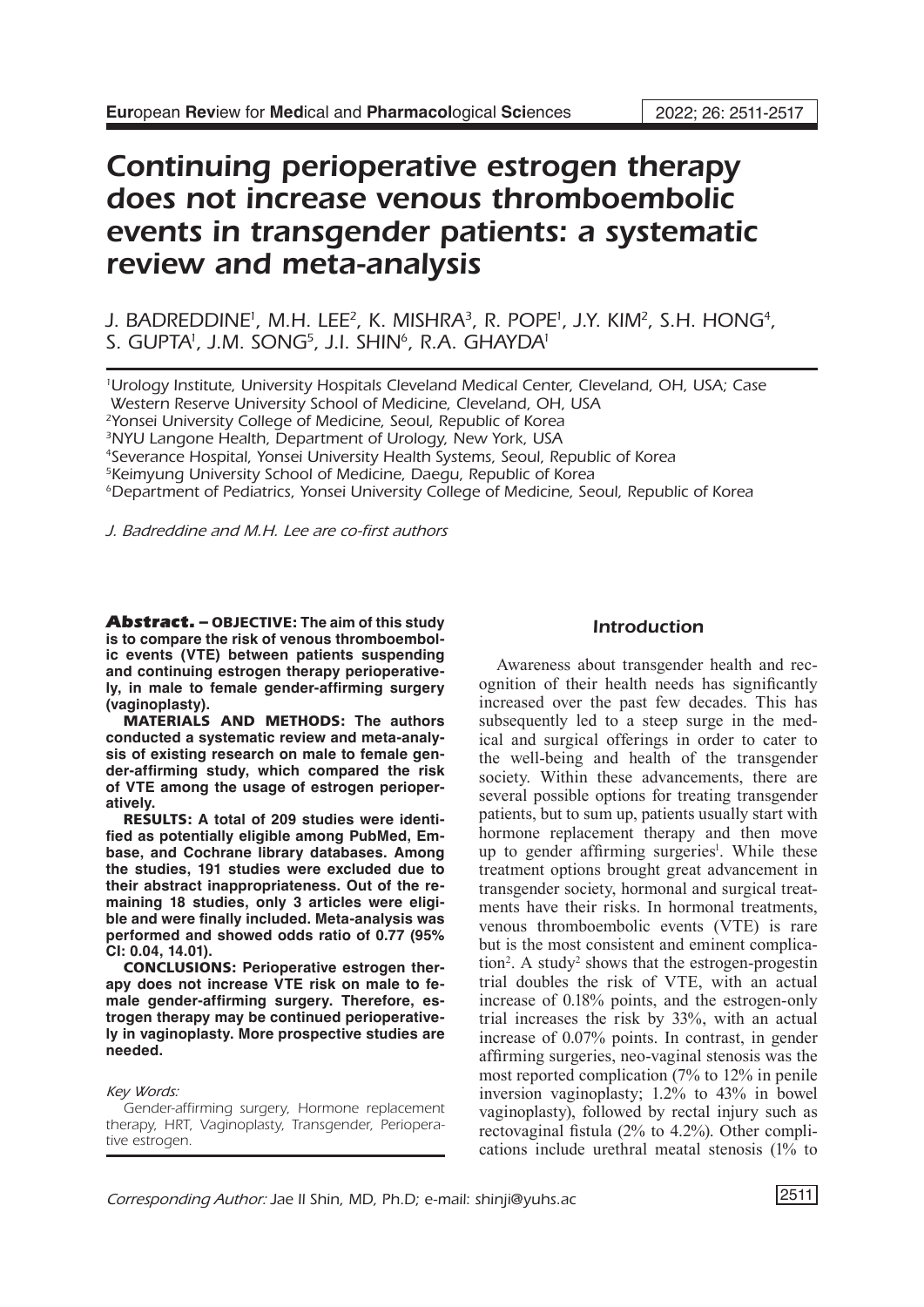6%), wound dehiscence (12% to 33%), bleeding  $(3.2\%$  to 10%), and VTE<sup>3,4</sup>. Therefore, both gender affirming surgeries and the use of hormone replacement therapy are independent risk factors for VTE<sup>5,6</sup>. Plus, hormone management in the perioperative transgender surgery period and the associated risk of VTE has always been a controversial debate in this field due to the absence of evidence-based recommendations and expert consensus as to suspend or continue hormone replacement therapy in the perioperative period. Small cohort studies and a lack of randomization have limited the estimation of the lifetime risk of venous thrombosis in the transgender population. As a result, different centers have established their own institutional protocols on the interruption, or not, of hormone replacement therapy before and/or after transgender surgery<sup>7,8</sup>. There have been very few studies that addressed this issue. So, we have performed a systemic review and meta-analysis to summarize the overall effect of the use of perioperative estrogen on the incidence of VTE in patients receiving male to female transgender surgery.

# Materials and Methods

# *Literature Search Strategy and Study Selection*

This review was conducted with in accordance with Preferred Reporting Items for Systemic Review and Meta-Analysis (PRISMA) statement. Two investigators (JB and MHL) independently searched in PubMed, Embase, and Cochrane library databases up to January 31, 2021, for studies evaluating the risk of VTE in transgender patients using perioperative estrogen with the following keywords and their MeSH terms*:* maleto-female transition, transgender, gender reassignments/affirming surgery, estrogen, perioperative, vaginoplasty. Within the searched articles, investigators progressively examined the titles, abstract, and the full-text. Furthermore, the investigators searched for the reference articles to find out additional eligible articles. The selected articles were then reviewed and determined by other coauthors for final inclusion. If there was disagreement between the coauthors, third senior author (JIS) held a discussion and agreement was made between the reviewers.

Studies were considered eligible if they included patients undergoing gender-affirming vaginoplasty that either continued or intentionally discontinued estrogen therapy and documented the incidence of postoperative VTE in both cohorts. The quality of observational studies was evaluated using the Newcastle-Ottawa Scale. The primary outcome of interest measured the occurrence of post-operative VTE in the two groups. With the extracted data, meta-analysis was performed to aggregate odds ratio of VTE among the two groups after gender-affirming vaginoplasty.

# *Data Extraction*

From each eligible article, study design, risk of bias, quality, number of patients, control group characteristics, type of hormone used, outcome, type of surgery, relevant results, and recommendations were extracted. Then, meta-analysis was performed

# *Statistical Analysis*

Odds ratio between two groups (hormone therapy suspended *vs.* hormone therapy continued after the surgery) were calculated. Adjusted measures of association and the corresponding 95% confidence intervals (CIs) from each study were pooled using a random-effects model. The "tau" measurement and related metric, the  $I<sup>2</sup>$  statistics, were used to evaluate heterogeneity across studies. The meta-analysis was performed using Review Manager 5.4.1 and R 4.0.4 and its packages.

## Results

Figure 1 exhibits PRISMA diagram of the study process. A total of 209 reports (PubMed 93, Embase 115, Cochrane library 1) were identified as potentially relevant studies after completing our database searches. 191 studies were excluded through screening after assessing their eligibility based on the title and abstract and removing duplicates. 18 studies were subjected to full-text screening, of which 15 were excluded for the following reasons: 6 did not report the outcome of interest, 6 were only abstracts, 1 was a review article, 1 was not related to the topic, and 1 was written in a language other than English. At last, a total of 3 articles were included in our description. The characteristics of the 3 included studies are summarized in Table  $I^{9-11}$ . All reports were retrospective cohort studies and are deemed good quality with a Newcastle-Ottawa Scale score of 7 except for one article (Table II)<sup>9</sup>.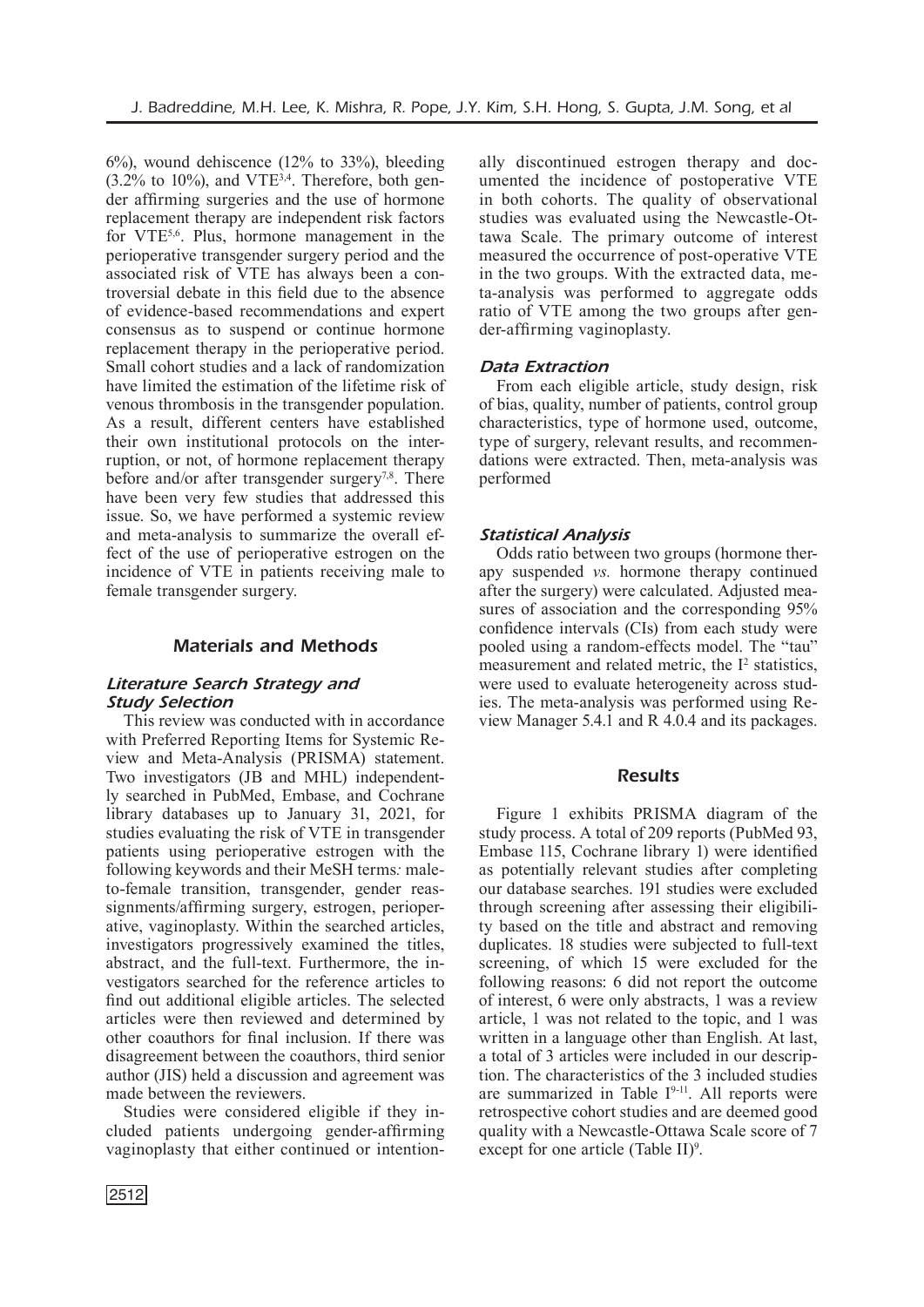

In Nolan et al<sup>11</sup>, a total of 178 patients had penile inversion vaginoplasty in the United States, and the patients were divided into two groups. Group 1 were consisted of 117 patients who discontinued estrogen two weeks before the surgery and continued after one week of the surgery. On the contrary, 61 patients in group 2 did not stop the estrogen and continued it perioperatively. The primary outcome of the study was 90-day VTE rate. Other complications and Caprini score, which is a measurement of risk of VTE, was also measured<sup>12</sup>. In this study, results differed from conventional idea. Group 1, estrogen discontinued group, had higher Caprini Score of 4 compared to group 2 (Caprini Score of 3), estrogen continued group. Also, complications were higher in the group 1 (group 1 2.2 *vs.* group 2 0.9,  $p < 0.001$ ) and rates of 90-day VTE did not have statistically meaningful difference (0.0% *vs.* 1.6%,  $p = 0.166$ ).

In Kozato et al<sup>10</sup>, a total of 407 patients had primary vaginoplasty. Similar to Nolan et al<sup>11</sup>, these patients were divided into two groups. In the first group of 190 patients, estrogen was discontinued from one week before the surgery and in the second group 212 patients continued estrogen throughout the perioperative period. 5 patients did not have hormone replacement therapy. Within the mean postoperative follow-up of 285 days, only one patient in the first (estrogen discontinuing group) group had VTE and none suffered from VTE in the second group, stating the risk of VTE among the vaginoplasty and hormone therapy being fairly low.

In Gaither et al<sup>9</sup>, 330 patients had penile inversion vaginoplasty and the post operational records were reviewed. Within the stud population, the most common complication was formation of granulation tissue  $(24, 7.3\%)$ , wound separation (17, 5.2%), rectoneovaginal fistula  $(3, 0.9\%)$ , vesiconeovaginal fistula (3, 0.9%). No patient had VTE or related complications of thrombosis. In this study, multivariable logistic regression was performed between risk factors (age, body mass index, years on hormone replacement therapy, and clinic distance) and major three complication occurrences (fistula, wound separation or granulation tissue, and vaginal stenosis). Only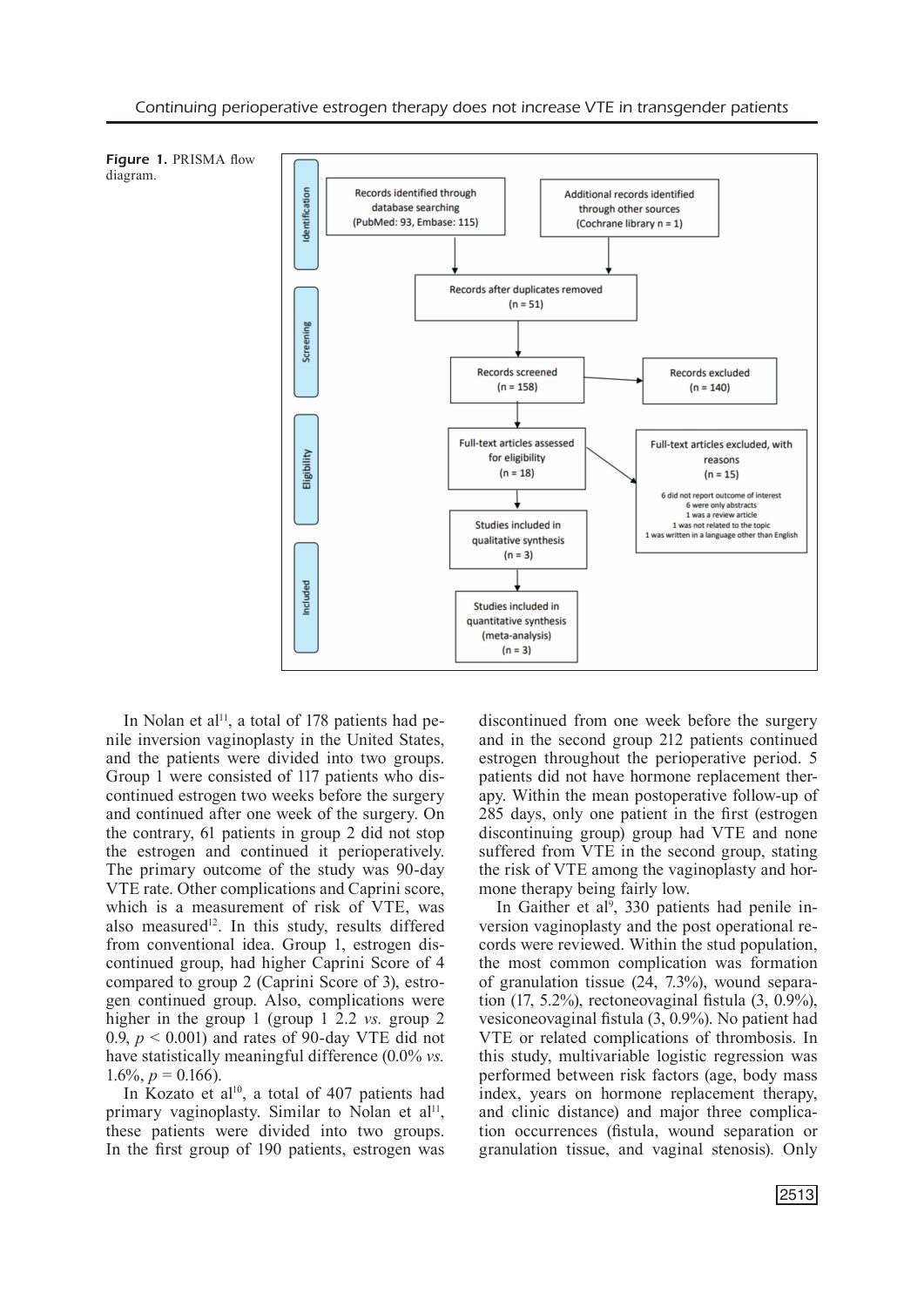| Recommendations                        | estrogen continuation<br>patients undergoing<br>This study suggests<br>that perioperative<br>Penile Inversion<br>may be safe for<br>Vaginoplasty                                                                   | Estrogen HT suspension<br>is not necessary for the<br>transfeminine patient<br>gender-affirming<br>undergoing<br>surgery                                                                                       | complications and, thus,<br>Age, BMI and hormone<br>are not associated with<br>they should not dictate<br>the timing of surgery<br>replacement therapy                                                                               |
|----------------------------------------|--------------------------------------------------------------------------------------------------------------------------------------------------------------------------------------------------------------------|----------------------------------------------------------------------------------------------------------------------------------------------------------------------------------------------------------------|--------------------------------------------------------------------------------------------------------------------------------------------------------------------------------------------------------------------------------------|
| Relevant<br>results                    | different between<br>higher in group 1<br>in group 1 and 3<br>Median Caprini<br>per patient were<br>Rates of 90-day<br>Complications<br>VTE were not<br>Score was 4<br>in group 2.<br>groups                       | suspended or not<br>treated cohort of<br>whether HT was<br>prior to surgery<br><b>TGNB</b> patients<br>independent of<br>VTE was not a<br>significant risk<br>homogenously<br>Perioperative<br>in a large,     | PE reported<br>No DVT or                                                                                                                                                                                                             |
| Type of<br>surgery                     | Vaginoplasty<br>Inversion<br>Penile                                                                                                                                                                                | affirming<br>Gender-<br>surgery                                                                                                                                                                                | vaginoplasty<br>inversion<br>Primary<br>penile                                                                                                                                                                                       |
| Outcome                                | VTE rate<br>$90-day$                                                                                                                                                                                               | Caprini<br>events,<br>score<br>VTE                                                                                                                                                                             | vaginal bleeding.<br>vaginal stenosis,<br>vaginal fissure,<br>dilating, DVT<br>or pulmonary<br>vaginal pain,<br>asymmetry),<br>Incidence of<br>separation,<br>deflecting,<br>embolism<br>difficulty<br>fistula, a<br>wound<br>labial |
| Hormones<br>studied                    | Estrogen<br>therapy                                                                                                                                                                                                | including<br>Hormone<br>estrogen<br>therapy<br>therapy                                                                                                                                                         | progesterone and<br>tapered to 2 mg<br>at least 2 weeks<br>before surgery,<br>spironolactone<br>discontinued<br>replacement<br>Hormone<br>including<br>Estradiol<br>estradiol<br>therapy                                             |
| comparison<br>population<br>Control or | therapy perioperatively<br>therapy for 2 weeks<br>continued estrogen<br>before surgery and<br>stopped estrogen<br>117 patients who<br>resumed 1 week<br>61 patients who<br>postoperatively<br>Group 2:<br>Group 1: | suspended for 1 week<br>190 cases performed<br>prior to surgery, 212<br>continued HT, and<br>perioperative HRT<br>662 transfeminine<br>5 patients had no<br>vaginoplasties):<br>with estrogen<br>patients (407 | $\sum_{i=1}^{n}$                                                                                                                                                                                                                     |
| Population                             | 178 patients who<br>Penile Inversion<br>have undergone<br>Vaginoplasty                                                                                                                                             | gender-affirming<br>who underwent<br>919 patients<br>surgery                                                                                                                                                   | primary penile<br>presented for<br>vaginoplasty<br>inversion<br>$330$ men                                                                                                                                                            |
| Quality*<br>Risk of<br>bias/           | $_{\rm Low/7}$                                                                                                                                                                                                     | Low/7                                                                                                                                                                                                          | Serious/4                                                                                                                                                                                                                            |
| Design                                 | pre/post study<br>Retrospective                                                                                                                                                                                    | Retrospective<br>study                                                                                                                                                                                         | Retrospective<br>study                                                                                                                                                                                                               |
| Source                                 | $\frac{\text{Nolan}}{2021^{11}}$                                                                                                                                                                                   | Kozato, $2021^{\text{10}}$                                                                                                                                                                                     | Gaither,<br>2018 <sup>9</sup>                                                                                                                                                                                                        |

Table I. Baseline characteristics of studies included. Baseline characteristics of studies included.

2514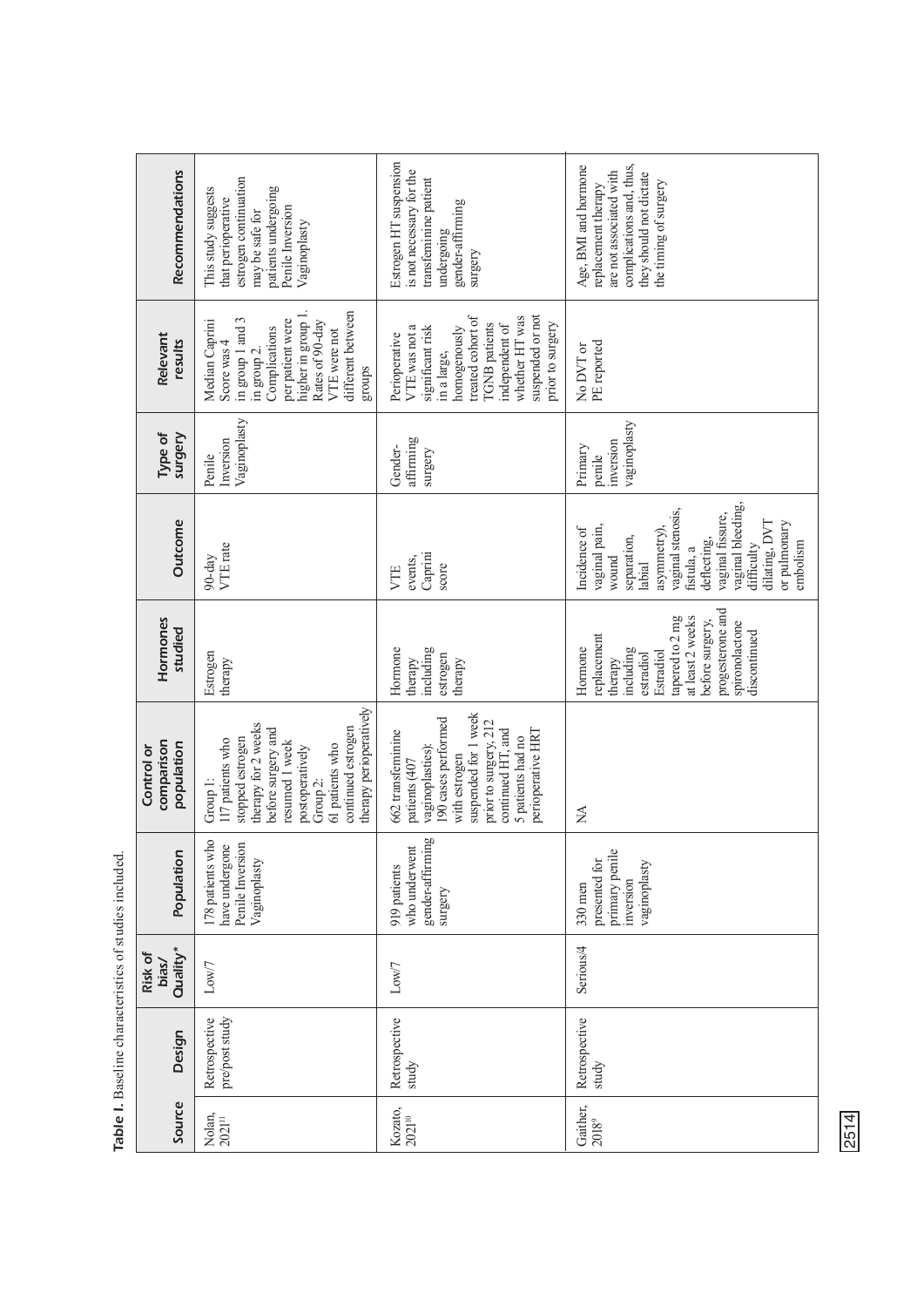|                |                                                                                                     | $\Box$         | $\supseteq$     | $\circ$          |
|----------------|-----------------------------------------------------------------------------------------------------|----------------|-----------------|------------------|
|                | score   Ref<br>quality<br>Total                                                                     |                |                 |                  |
| <b>Outcome</b> | follow up<br>Adequacy<br>cohorts<br>$\overline{\mathsf{d}}$<br>$\sigma$                             |                |                 | ⋇                |
|                | enough for<br>follow-up<br>long<br>outcomes<br>to occur<br>Was                                      |                | ¥               | ⋇                |
|                | Assessment<br>outcome<br>ð                                                                          |                | ⋇               | ∗                |
| Comparability  | Comparability<br>of cohorts<br>or analysis<br>the design<br>basis of<br>on the                      | $*$            | $\frac{*}{*}$   |                  |
| Selection      | current outcome<br>Demonstration<br>of interest was<br>not present at<br>start of study<br>that the |                |                 |                  |
|                | <b>Ascertainment</b><br>of exposure                                                                 |                | ¥               | ⋇                |
|                | non-exposed<br>Selection<br>cohort<br>of the                                                        | ÷              |                 |                  |
|                | Representativeness<br>of the exposed<br>cohort                                                      |                | ⋇               |                  |
| Cohort         | Author,<br>studies<br>year                                                                          | Nolan,<br>2021 | Kozato,<br>2021 | Gaither,<br>2018 |

2515

| i |  |
|---|--|
|   |  |
| ۱ |  |
|   |  |
|   |  |
| ı |  |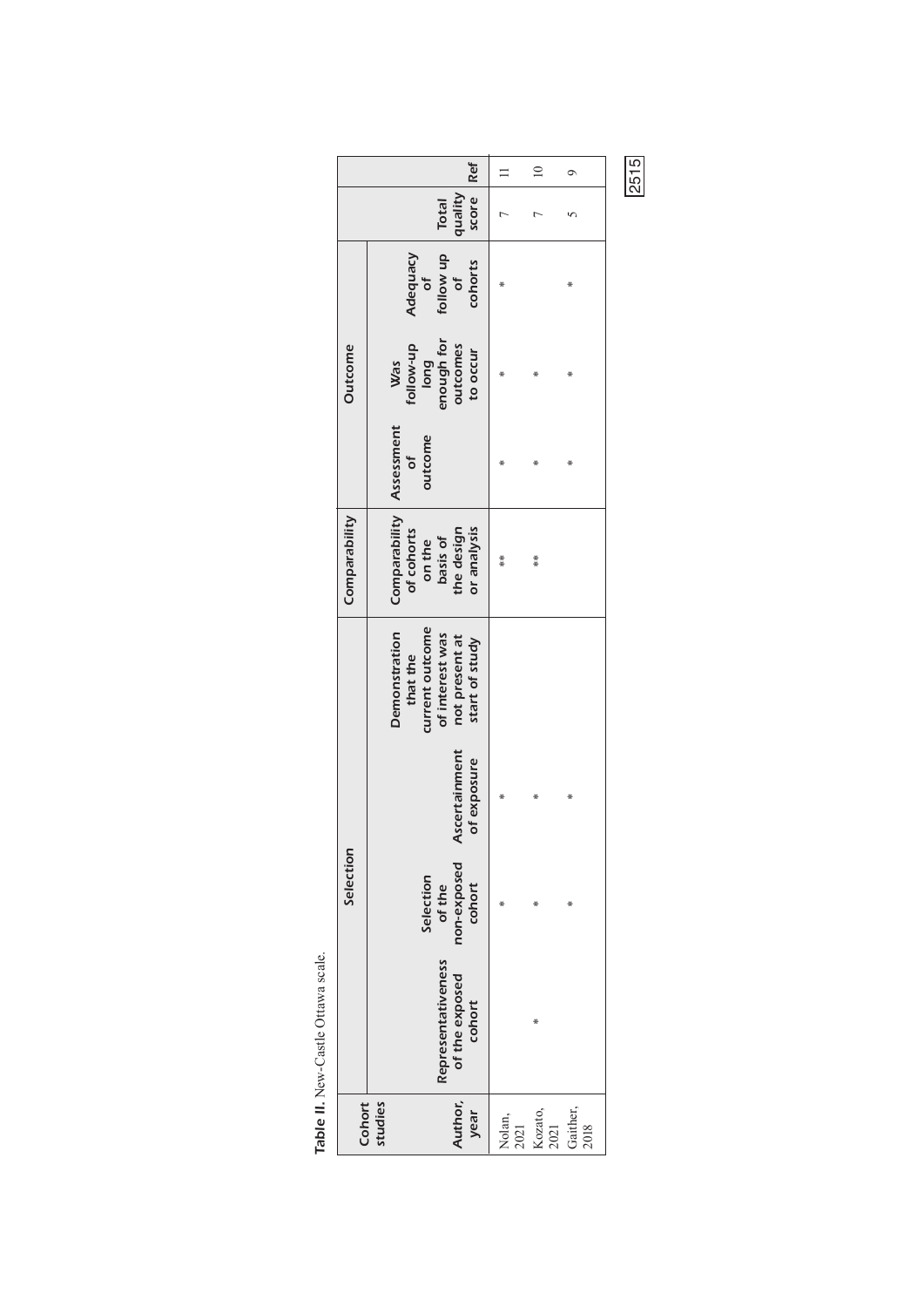|                                                                    | <b>HRT</b> suspended |      | <b>HRT</b> continued |      |      |      |    |   |    |                      |
|--------------------------------------------------------------------|----------------------|------|----------------------|------|------|------|----|---|----|----------------------|
| <b>Authors and Year</b>                                            | VTE +                | VTE- | VTE +                | VTE- |      |      |    |   |    | Odds Ratio [95% CI]  |
|                                                                    |                      |      |                      |      |      |      |    |   |    |                      |
| Nolan et al, 2020                                                  | $\bf{0}$             | 116  | 1                    | 60   |      |      |    |   |    | $0.17$ [0.01, 4.31]  |
| Kozato et al, 2021                                                 | 1                    | 189  | 0                    | 212  |      |      |    |   |    | 3.36 [0.14, 83.08]   |
| Random Effect Model (Q = 1.64, df = 1, p = 0.20; $I^2$ = 39.0%)    |                      |      |                      |      |      |      |    |   |    |                      |
|                                                                    |                      |      |                      |      |      |      |    |   |    |                      |
|                                                                    |                      |      |                      |      |      |      |    |   |    |                      |
| <b>Abbreviations</b>                                               |                      |      |                      |      |      |      |    |   |    | $0.77$ [0.04, 14.01] |
| HRT: Hormone Replacement Therapy, VTE: Venous Thromboembolic Event |                      |      |                      |      |      |      |    |   |    |                      |
|                                                                    |                      |      |                      |      | 0.05 | 0.25 | -1 | 4 | 20 |                      |

Figure 2. Meta-analysis of two retrospective studies.

clinic distance showed statistically significance for the wound separation or granulation tissue (odds ratio 0.93, 95% CI 0.88-0.97) and other risk factors, such as age, body mass index, years on hormone replacement therapy were irrelevant to the complications.

Out of three eligible studies, two studies, which presented odds ratio of VTE among perioperative estrogen therapy, were able to be included. With those two studies $^{10,11}$ , meta-analysis was performed and non-significant association between the perioperative use of estrogen and postoperative risk of VTE was shown (Figure 2; pooled OR  $= 0.77$ ; 95% CI, 0.04 to 14.01).

# **Discussion**

Gender-affirming surgery is a definite solution to the transgender patients, while hormone replacement therapy such as estrogen therapy is essential for morphological and psychological integrity<sup>13</sup>. However, until current days, many debates about continuing estrogen therapy have been unresolved.

While there are few studies on transgender patients among this subject, it is clear that the risk of VTE is minimal among the gender affirming surgery and estrogen therapy. The finding of our meta-analysis suggests continuing estrogen therapy perioperatively may be safe for patients undergoing penile inversion vaginoplasty. In other words, discontinuing estrogen perioperatively seems unnecessary due to low risk of VTE. Nevertheless, physicians should evaluate each case carefully, engage their patients with an active discussion in making this decision, and weigh the risks and benefits of suspending/continuing estrogen therapy in the perioperative period.

The findings of this systemic review and meta-analysis should be interpreted in light of its limitations. First, our meta-analysis only included studies of the retrospective design, and the generalizability of the findings may be limited. Prospective studies are required to substantiate our findings. Second, number of studies are relatively small and there may be a publication bias. Nevertheless, estimating and presenting the odds ratio into concrete number instead of ambiguous words would be more beneficial when consulting patients.

## Conclusions

Perioperative estrogen therapy does not increase the risk of VTE in male to female gender-affirming surgery.

#### Conflict of Interest

The Authors declare that they have no conflict of interests.

#### Consent for Publication

All authors confirmed the final version and gave their approval to be published.

#### Availability of Data and Materials

The datasets analysed during the current study are available from the corresponding author on reasonable request.